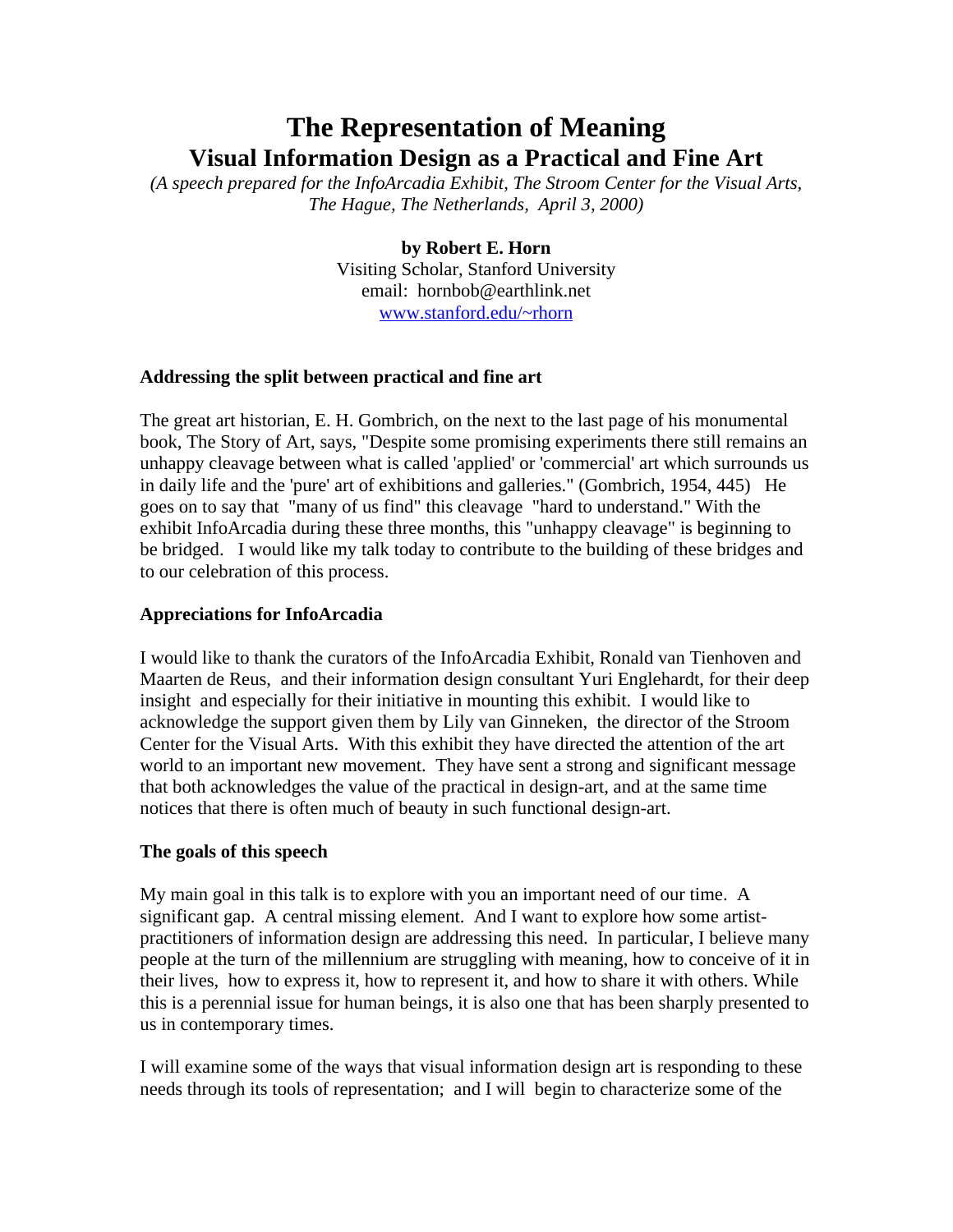possible directions for this new combination of practical and fine arts that emerge from such an exploration. In one sense, we can say that there is nothing so practical as to be able to express one's deepest and most comprehensive understandings and meanings.

I will look at three splits: the split of the practical and fine arts already referred to, and two other cleavages: the split of writing from the visual, and of the split of narrative meaning from the purely formal and structural strands in modern visual art. Finally I will show how these elements are again coming together in a new art form.

## **A new genre of art emerging : the information mural**

To illustrate some of these points I will give some attention to a new genre which is called the "information mural." This new genre of art is emerging out of the values and practices of information design. In its most recent expression it draws on the narrative and integrative functions that visual art served in ancient and medieval times right up to the middle of the 19th century. In its fullest expression it provides us with illuminating glimpses of the new possibilities of meaning, representation, and esthetics I have been referring to.

## **Multiple splits in the modern psyche**

To understand what we are up against, we also need to note the philosophical, psychological, and social splits that we are facing today. In Western culture, many observers have pointed to the increasing fragmentation of life. The crisis in meaning has come from the Enlightenment's split from a religious or spiritual world view. Our meanings have been disturbed by the radical change in gender roles and in the structure of the family. It has been shaken by the radical urbanization of life, the cutting off of our connection to nature, and the pace of change in technological society. Since Nietzsche, we have had to face nihilism around every corner. Since Einstein, relativism has spread into every dimension and domain of thought. From the dawn of postmodernism, multiple interpretations of life, culture, and meaning have pervaded our lives. Our culture is still struggling with the consequences of these multiple fragmentations.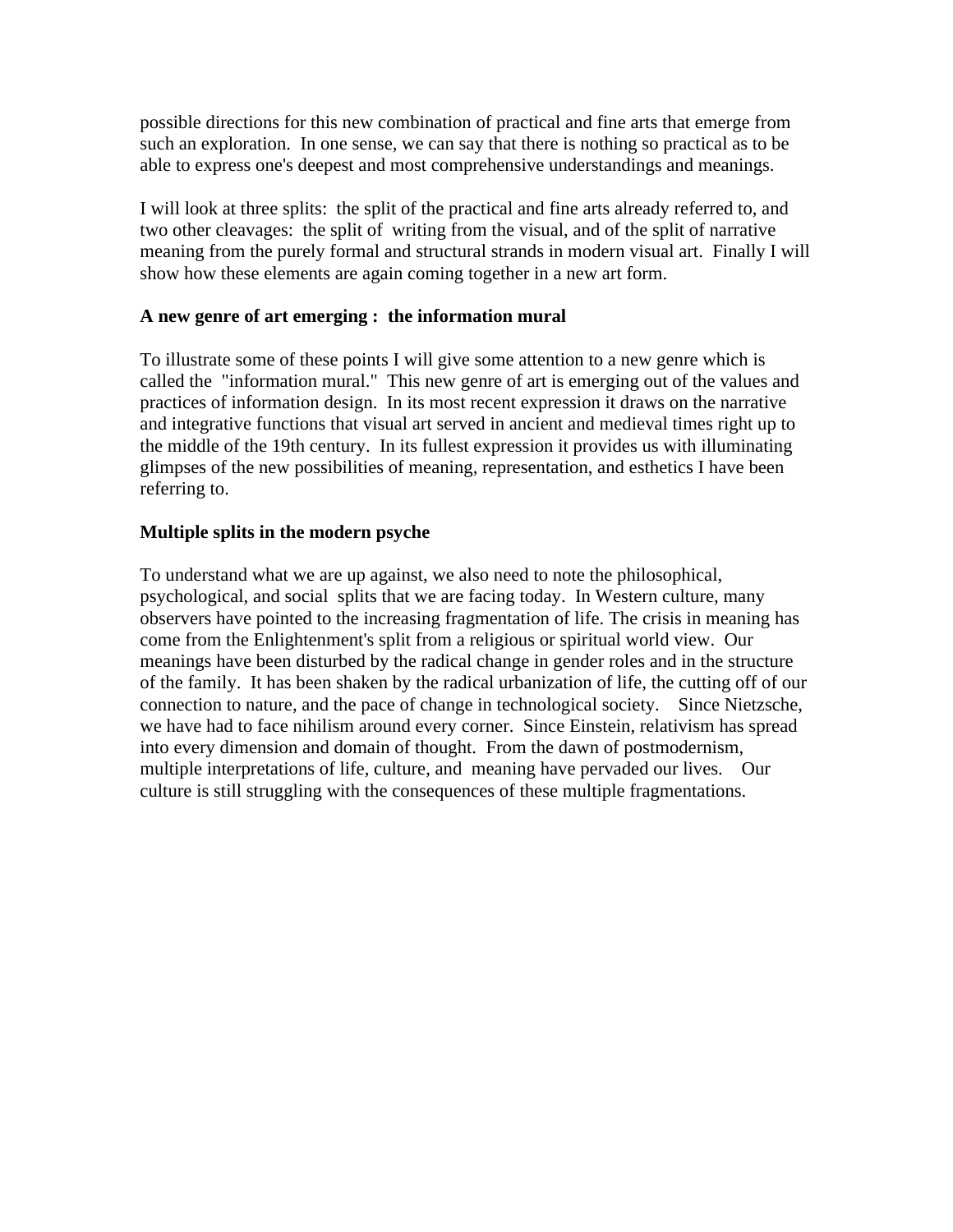

## **Split between words and images in the process of being bridged by a new language**

For an even longer period of time there has been an unfortunate and artificial split between words and images. We grow up and have a choice to become either writers or visual artists. We are word people or visual people. At my university, the English department is on the opposite side of campus from the Art department. This split has recently begun to morph into a new kind of integration. I have documented in my book, Visual Language, what I see as a new international auxiliary language appearing in the form of tightly integrated words and visual elements. (Horn, 1998a). The appearance of the graphic computer in 1984 and the rapid spread of the World Wide Web are the current breeding grounds for this language. The rapid spread of complex technological civilization is the major driving force behind its expansion.

#### **The split of narrative from the visual arts**

In modern times (since about 1850) there has been a split of the narrative and explanatory from visual fine art. Prior to that there was always an integration of the art works with the stories they illustrated. In the middle ages and Renaissance, it was the Christian stories.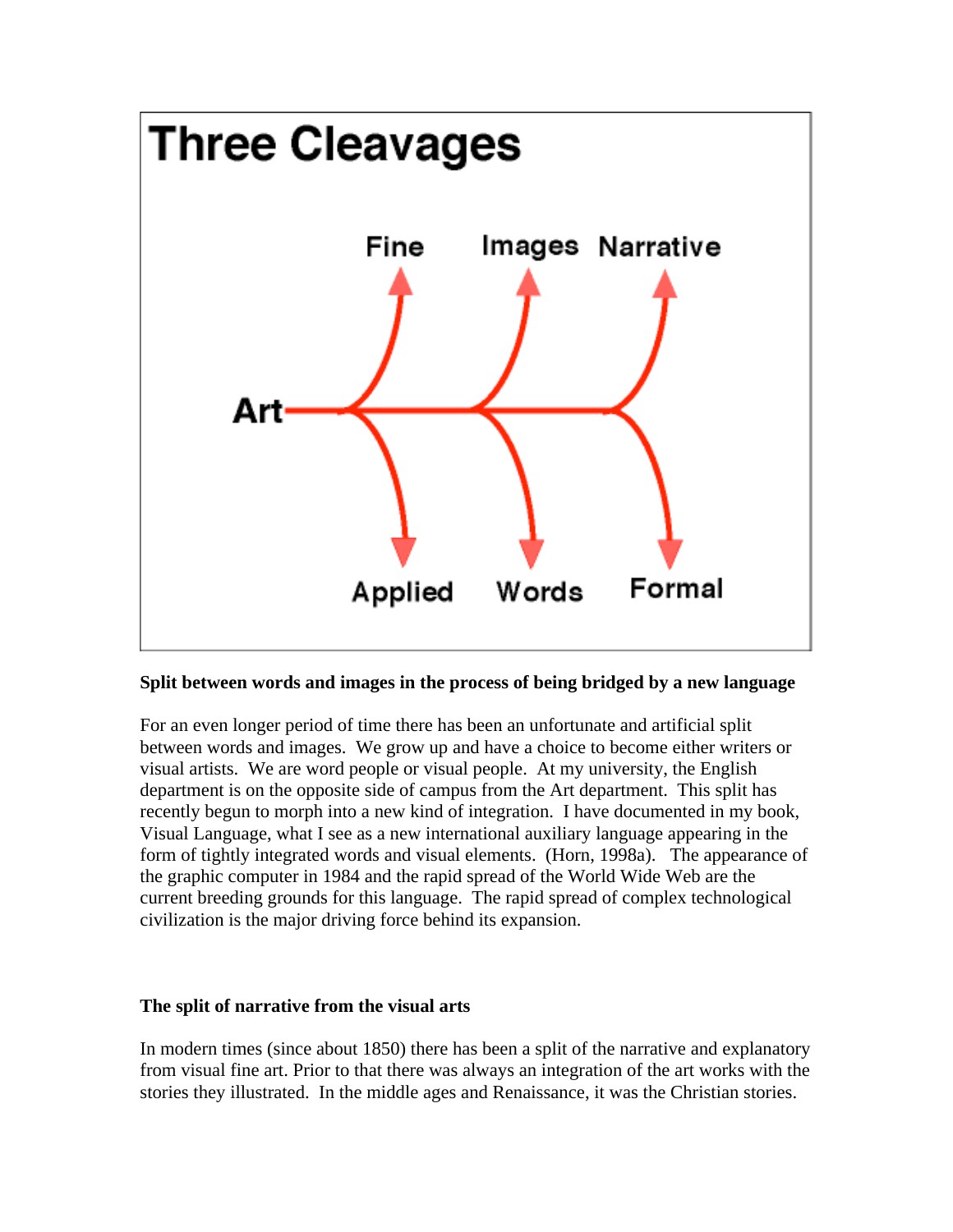As the modern age progressed the stories illustrated were those of kings, and battles, and political events. Throughout time the ancient myths were told and retold in the visual arts.



photography, cubism, abstract expressionism, and many other styles, technologies, and directions, much modern art has focused on the purely formal and structural. From Kandinsky on, modern art has celebrated the abstract. From Piet Mondrian it has received minimalism. From the Bauhaus on, the visual arts have focused on function. From Hans Hofmann on, purity of form. From Picasso and Braque and Duchamp on, it has, in the words of Moholy-Nagy (1965), centered on presenting "vision in motion." From Van Gogh on it has danced to the song of pure expression. From the American abstract expressionists on, mere paint on the flatness of canvas. From the conceptual artists, the art that isn't there or won't be there long.

In recent times, major artists focused simply on the relationships of patches of color and form largely unconnected with any wider context than the art world itself. Not that they have no theory. They have theories. But they are impoverished theories, unequal to the needs and uncertain of the possibilities--of our time. Only some of the great muralists of this century remained tightly connected with the narrative tradition.

With the emergence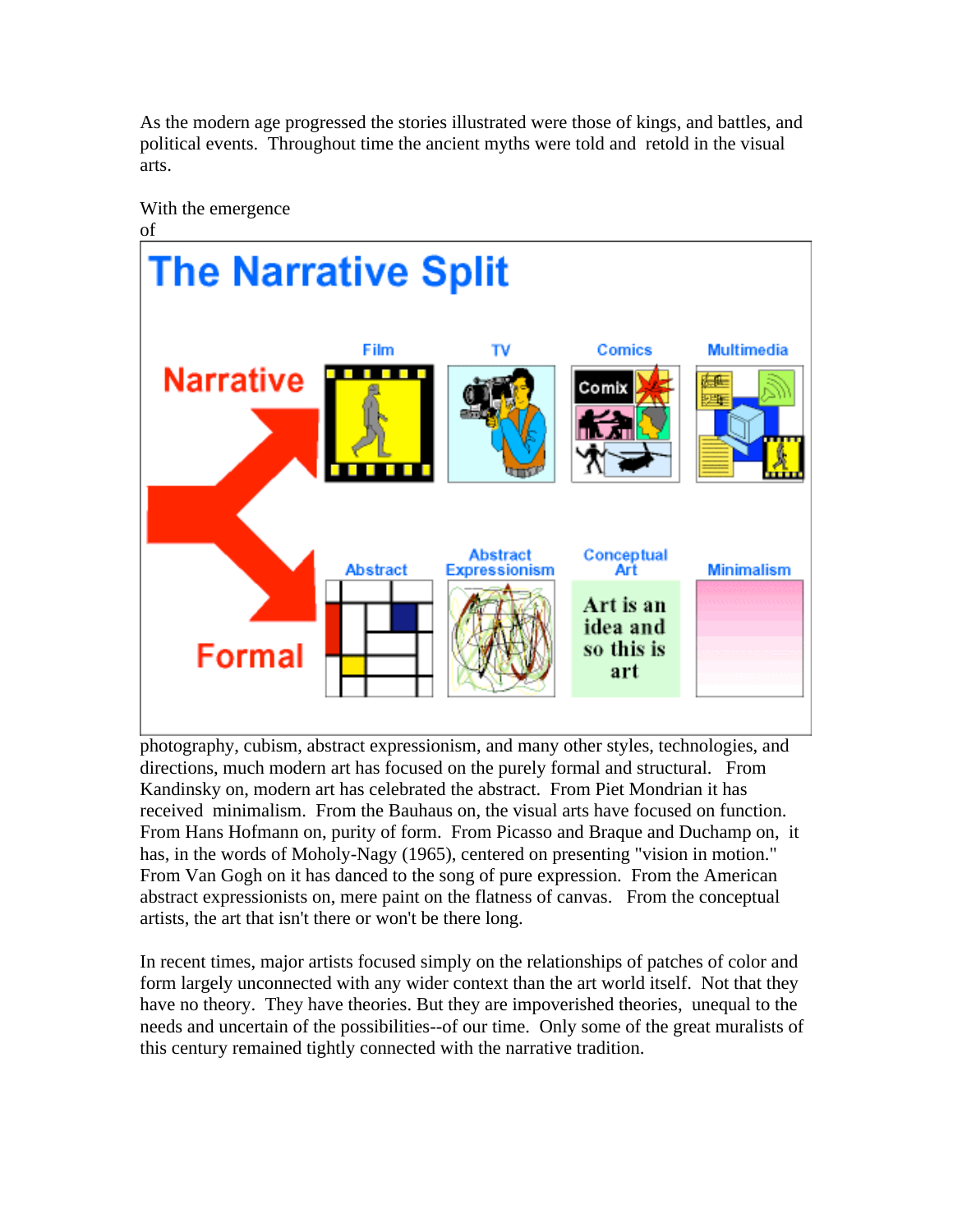#### **Seeing narrative as an important component of meaning**

Narratives are the stories we tell about each other, about ourselves, about our culture, about our communities. Narratives are a major way we dwell in meaning. Yet, narrative substantially disappeared from much painting in the 20th century. Other arts took over the job of weaving stories that make life meaningful--preeminently film and television. The abstract, the conceptual, the purely formal visual art does not convey very much narrative. I am not talking about all visual art, of course. I am saying that much of the dominant art collected in museums of modern art and discussed in the histories in the past 100 years has that characteristic.

## **Deficit of meaning in modern art**

Many have commented on the destabilization of philosophy in the postmodern world. Much has been said about a floundering in our worldviews. We are cut loose from our moorings. We are floating in space. We don't know what to think in these shifting contexts and as a result have expressed the frustration of fragmentation, alienation, nihilism in our art. Up to quite recently in painting we have been served up continuous expressions of emptiness and meaninglessness. Mostly there has been an underlying despair at the emptiness portrayed.

There is always something satisfying when we can see --actually visualize--what and how we are feeling and thinking. But in a deep sense the project of modern art has been disquieting. It has not given us that ability to visualize ourselves and our meaningful connections. It has given us the pleasure of contemplating patches of color and texture and shape in relation to each other. But for the most part, the artists have said to us, "I am feeling fragmented. I am alienated. And so are you!" It has failed to nourish that aspect of the human spirit that requires meaning and coherence, that celebrates unities and integration, that sparkles at hope, that marvels at complexity, and that is in awe of the vastness and majesty of the universe.

## **Meaning as a human need**

I want to explore for a few moments, the idea of meaning itself. There is a great need in human beings for meaning. In some psychological experiments, people are given meaningless stimuli and asked for their meaning. And people always supply a meaning to the experimenters, no matter how random the stimuli. Particularly in our times there is a need for connections with the larger systems--environment, community, culture--of which we are a part. The new science of ecology has nurtured meaning in the hearts of many environmentalists. Our continuing passion for cosmology attests to our yearning to understand our connection to the wider universe. Our abiding interest in consciousness demonstrates our attempts to understand the mysteries of our own psyches. We need all of the tools we can get to think about meaning. Among other places, we look to art to supply at least some of our meaning-making.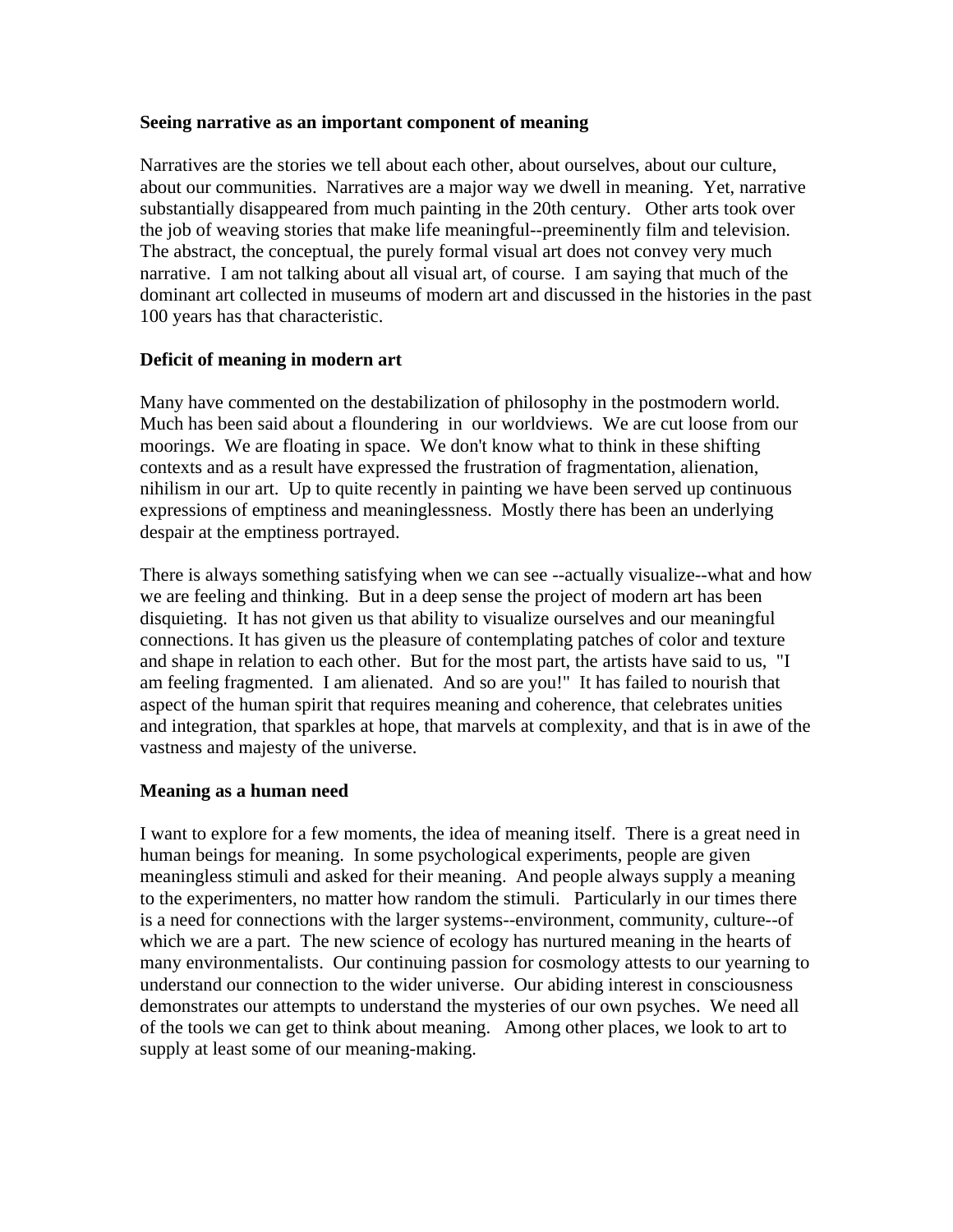## **Meaning not easily defined**

But meaning is not something that is easily defined, described, or portrayed. For me, it is one of those words like beauty, goodness, justice, and democracy that defy precise definition. We don't really understand how humans make meaning.

The difficulty of describing and understanding meaning comes out clearly in the story of the man who traveled all the way from Europe to India to find the meaning of life. He was told to climb one of the highest of the Himalayan mountains and there he would find a guru who would tell him the meaning of life. So he went to the mountains. He climbed and climbed, day after day for 15 days. And near the end of the 15th day he crawled up over a ridge and there sitting at the mouth of a cave was the guru. After greetings, the guru asked him why he had climbed all the way up to see him. "Please tell me the meaning of life," said the man. The guru thought for a moment and said, "Potatoes." The man was stunned. He was angry. He felt deceived. "I climbed for 15 days up this mountain to ask you what the meaning of life is. And all you can tell me is potatoes?" The guru paused for moment and then said, "You mean it isn't potatoes?"

Meaning, in one technical sense of the word, is always shared personal understandings. We understand our meanings from an appreciation of our relationships with ideas, people, events in our lives. We know we can not express the fullness of the word "meaning" in our lives. There is a deeper, more personal sense. We do know when we have more of it. We suffer where there is lack of meaning in our lives. We know it when we feel coherence, purpose, connection to larger systems and nature, when our world makes sense to us. We know when we are in the presence of our own meanings.

## **The search for meaning as a great magnet**

I think of the disturbances and gaps in meaning as a great magnet in our time. It is an asking -- a calling, a yearning, a search -- for coherence, connection, clarity, direction, larger purpose, community. How does the magnet manifest? Not obviously. People don't wake up in the morning and say to their bedmates, "I feel a lack of meaning." It appears as a feeling, only half spoken, by our fellow citizens of this planet. It is in their worries and concerns. It is expressed when we begin to put those concerns together- when we expand the focus of the little microscope of our eyes through which we generally look at the world.

## **Information design answering the calls for meaning**

How does infodesign answer some of these calls to meaning? Visual information design has very modest beginnings. For much of its history, it has simply tried to help ordinary people cope with the flood of complexity and information overload that are characteristic of our Western Civilization. Visual information design has been built from the ground up with immensely practical approaches. I will not attempt to survey its accomplishments tonight as I have already written at length about the emergence of this new profession. (Horn, 1999) Many of its practitioners ply their trade in the making of government forms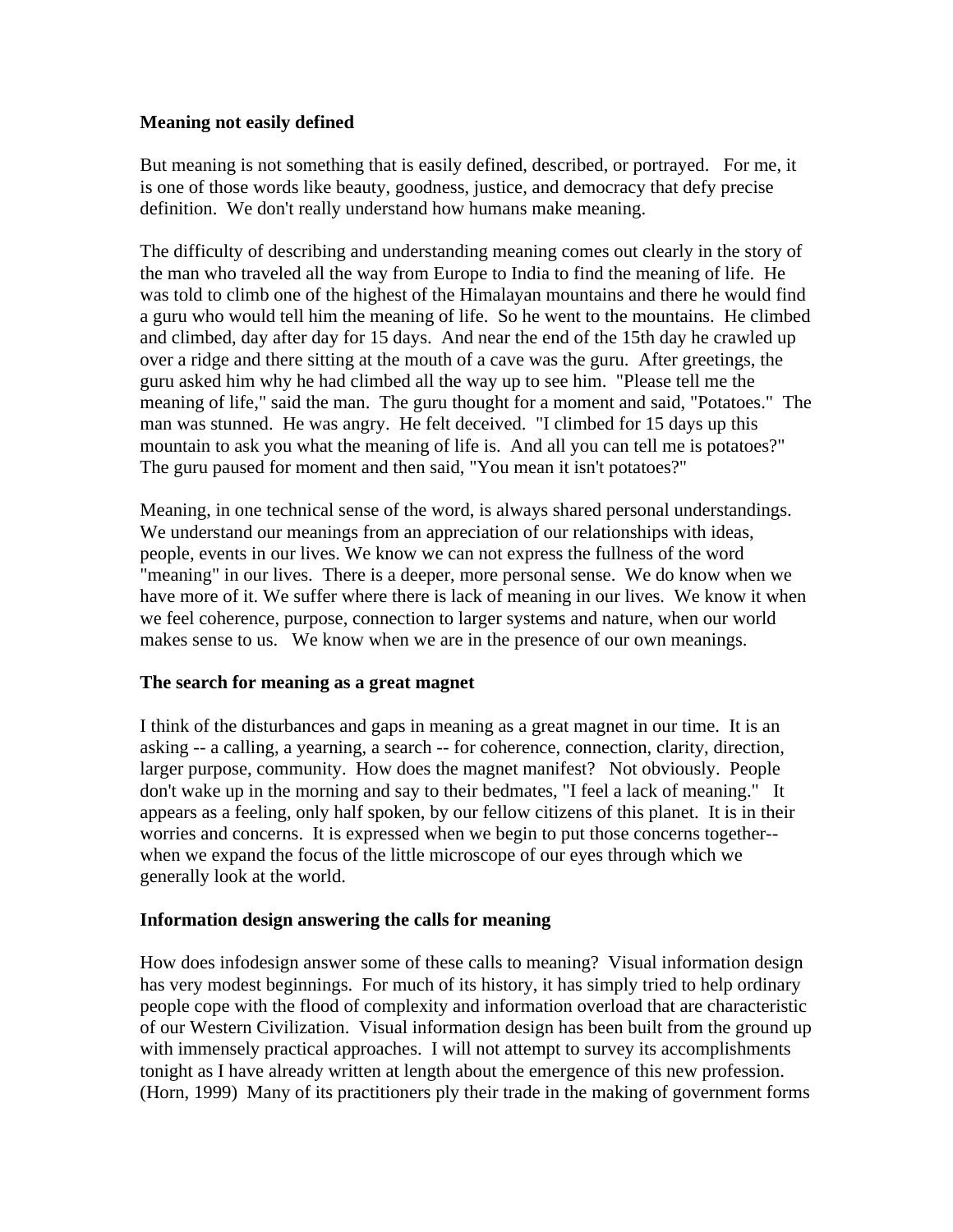and practical manuals for computer and organizational communication. Their aesthetic is that of the minimalist. They often take their visual lead from the theories and experiments of the Bauhaus and their typography and grids from the Swiss designers of recent decades. The value system of information design insists that each visual and verbal element has to be justified to serve the practical needs of the consumers of information. As such, information design has generally addressed the repeated challenges of increasing complexity, fragmentation, and meaning on a kind of brick by brick basis. There is no question that I believe information design is increasingly important in our everyday lives.

# **Information Mapping® as a practical example of information design**

My own early work in information design has offered foundational and fairly rigorous ways to address huge volumes of largely textual information through what I have called "Information Mapping®" or more loosely "structured writing." The goal there has been to discover and create systems for analyzing, organizing, structuring, and presenting information in ways that make management of them efficient and effective. (Horn, 1989, 1992 a &b, 1993, 1997) I have shown how there is deep structure in information. For example, in the domain of relatively stable subject matter, and where our goal is explanatory, my research has shown that we can sort the sentences of a subject matter into 40 categories which cover at least 80% of the content. If each of the resulting information blocks are systematically labeled, aggregated hierarchically into larger topics, and displayed for scanning and skipping (rather than for word-by-word reading), they permit a whole new ability to navigate through and manage information on the World Wide Web, a topic I've discussed in my book Mapping Hypertext. (Horn, 1989)

This purely practical side of information design is well represented in the InfoArcadia exhibit. But these values of clarity, economy, efficiency, effectiveness, and ease of communication run deep and can have a much wider effect, as I will now illustrate.

# **How to represent meaning in visual art**

To show this potential wider effect, I return now to the question I left hanging a few moments ago The question is: how do we represent wider meaning? How do we express it? I think often we find our meaning in our connections with wider systems, wider contexts of which we feel ourselves an important part. But these wider contexts are basically not visible. They are complex and in many cases we have too much information and not enough patterns. And surely patterns are a significant component of meaning.

## **How does visual information design art respond to these yearnings--and to this invisibility?**

We are only now beginning to see how that might take place. I will illustrate this information design response from some of the posters and information murals that have visual language and information design as their foundation. I will show you that a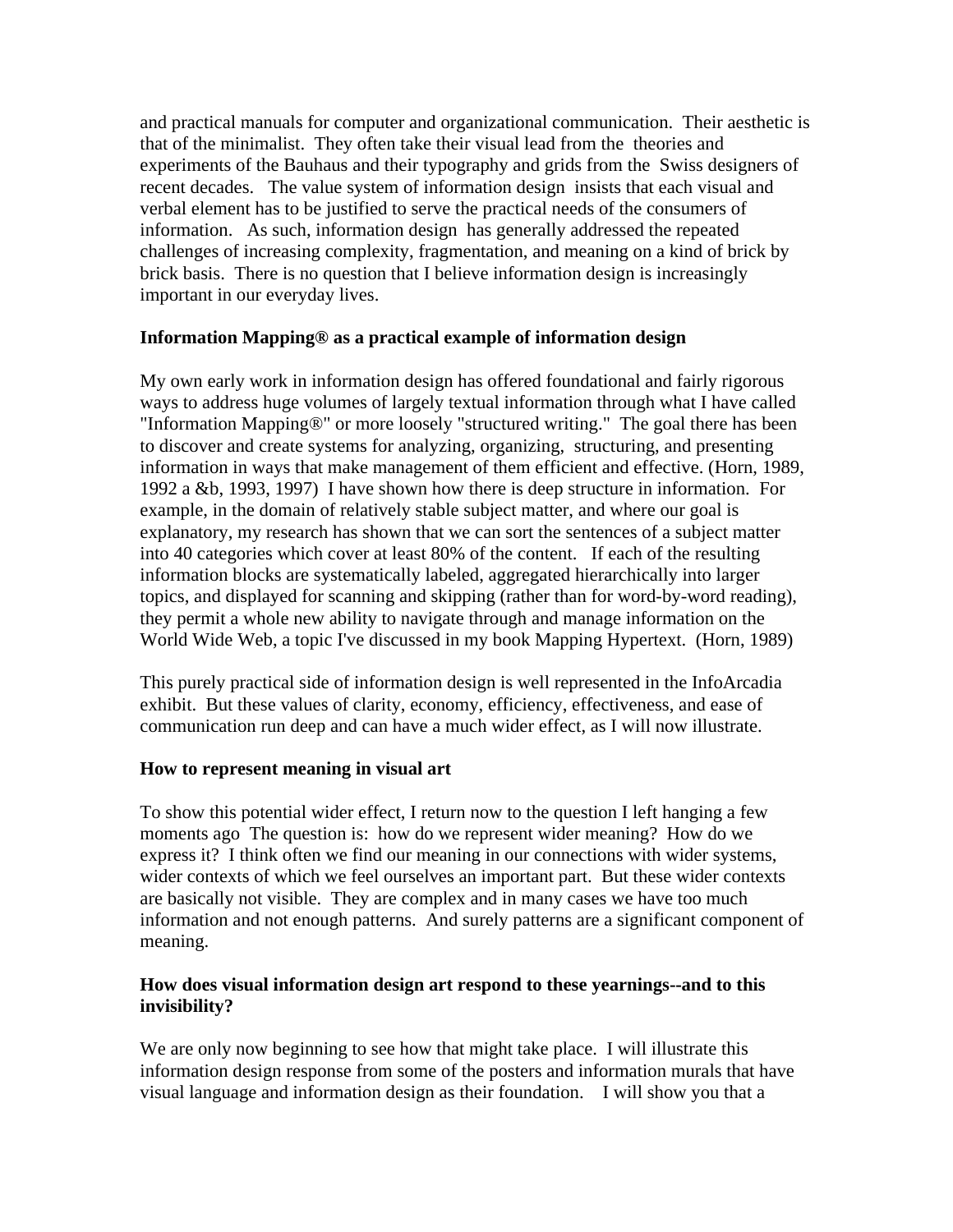major way this representation of meaning operates is through the integration of words and visual elements in murals that will serve both an explanatory, narrative, and integrative function -- as well as an artistic one. I have called this "visual language," whose critical defining attribute, as I noted above, is the tight integration of words, images, and shapes. (Horn, 1998a)



# **Murals: classical and informational**

Michelangelo's murals in the Sistine Chapel and the extraordinary murals of Rivera, Siqueiros, and Orozco—the Mexican muralists of the last generation—did not need to incorporate names of the figures of myth and history into their murals. At the time they were made, everybody who would look at them would know those names. They did not need to incorporate verbally, the dynamics of the story's narrative into their murals. Every viewer already knew the stories.

# (http://www.wga.hu/frames-e.html?/html/m/michelan/3sistina/lastjudg/index.html)

But times are different today. We do not have such a common corpus of stories and explanations to interpret text-less murals. We do have different worldviews and no master narrative. What some contemporary muralists, coming out of the information design world, have begun to do is integrate a considerable amount of text into their murals. I want to show you some of their work and illustrate how it relates to some of the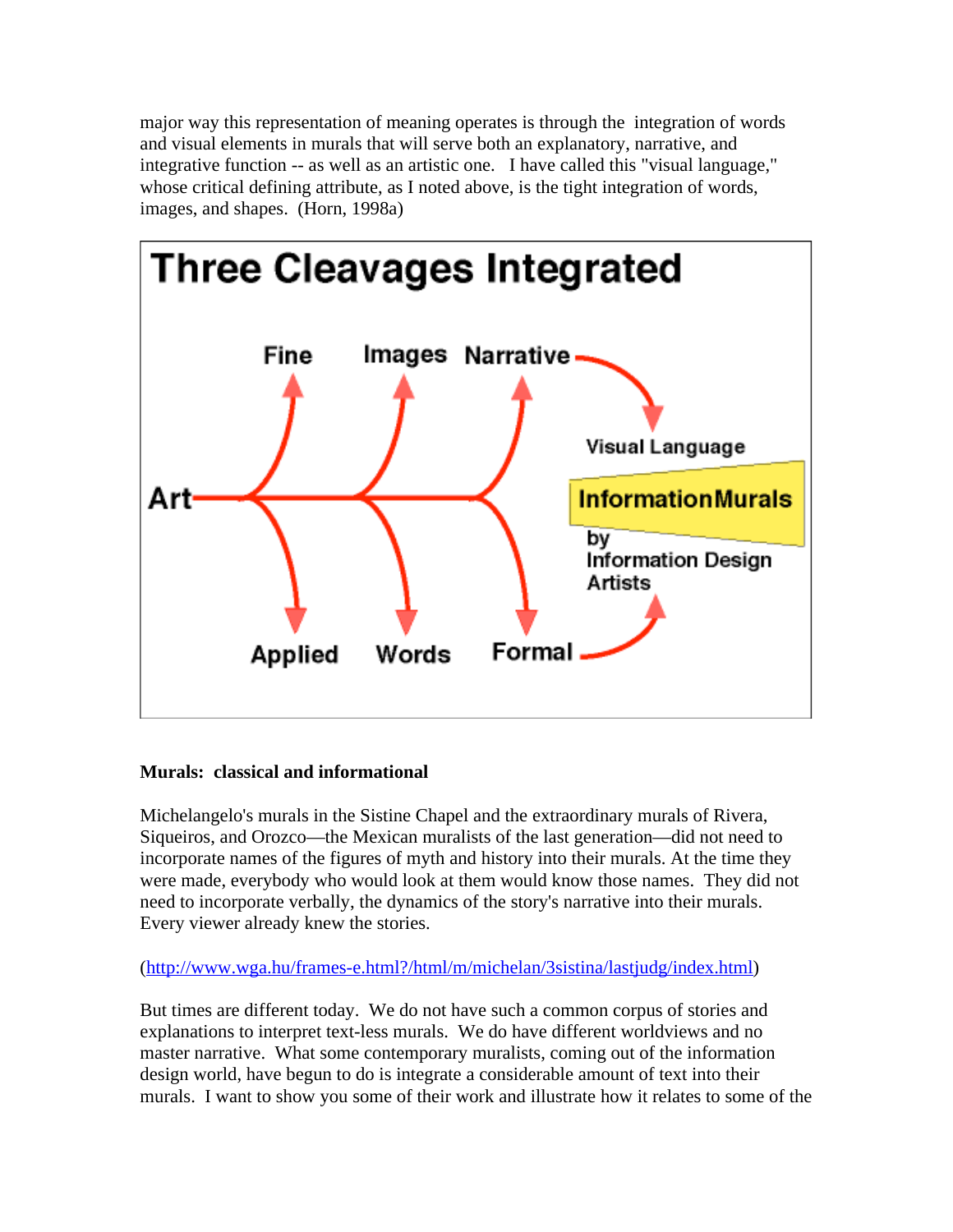issues I've been discussing today. You will see that the way they integrate pictorial representation, text, diagrammatic shapes, visual metaphors, multiple story lines, represents a new genre of mural emerging.

## **Info-narrative murals**

The murals of Steven Harrold and of David Sibbet are good examples. They have grown out of immensely practical situations, the meetings of groups in various organizations, both commercial and non-profit.

It has been found that the creation of an information mural as the group meets and tries to solve its problems, visualize its future, plan the implementation of its decisions has become a distinct practical performance art. These "action murals" focus dialog in certain communities, workgroups, businesses, and organizations. As their subject, they have taken the history of the company, a seminal sequence of events, the values and visions of the founders and leaders, plans for the future, etc.

## **How meaning takes place in information murals**

This "action art" produces extraordinarily useful public art that is often turned into more finished murals (especially histories and visions of the future of companies and organizations). These posters and murals are often framed and exhibited in the boardrooms and public spaces of these organizations, for inspiration, information, and, I would say, more importantly for meaning and connection. For it is around these visions that people can actually "see" their organization, as it has been, as it is now, and how it wants to become. They "see" how their jobs and their lives are connected to each other, to larger ideas, forces, movements and to the organizations of which they are a part. They "see" how their organization is connected to the wider world. In short, narrative is restored, context is rebuilt, meaning is enhanced. This "action art" aspect also responds to the rapidly changing nature of our lives and culture and to the "vision in motion" of Moholy-Nagy. It does this by a new development in muralmaking. These days, the murals of information designers can be stored on computers, can be updated and changed in front of our eyes, as new context emerges. I would like to emphasize that these murals come directly out of the information design field. They arose for the same practical reasons that all information design is done—for efficiency and effectiveness in communication. And I would assert that they have grown into a distinctly fine art capable of serving the great challenges of thinking today.

## **Patronage at the birth of information murals**

Note that there is a new group of financial patrons for this new mural art, typically the large corporation, non-profit, or governmental agency. Well, perhaps not so new, as the Medicis (who were the government) and later the bourgeoisie were the equivalent of today's financial sponsors. But we can note that the context and patronage has had a direct effect on the subject matter content, just as the patronage of the Christian church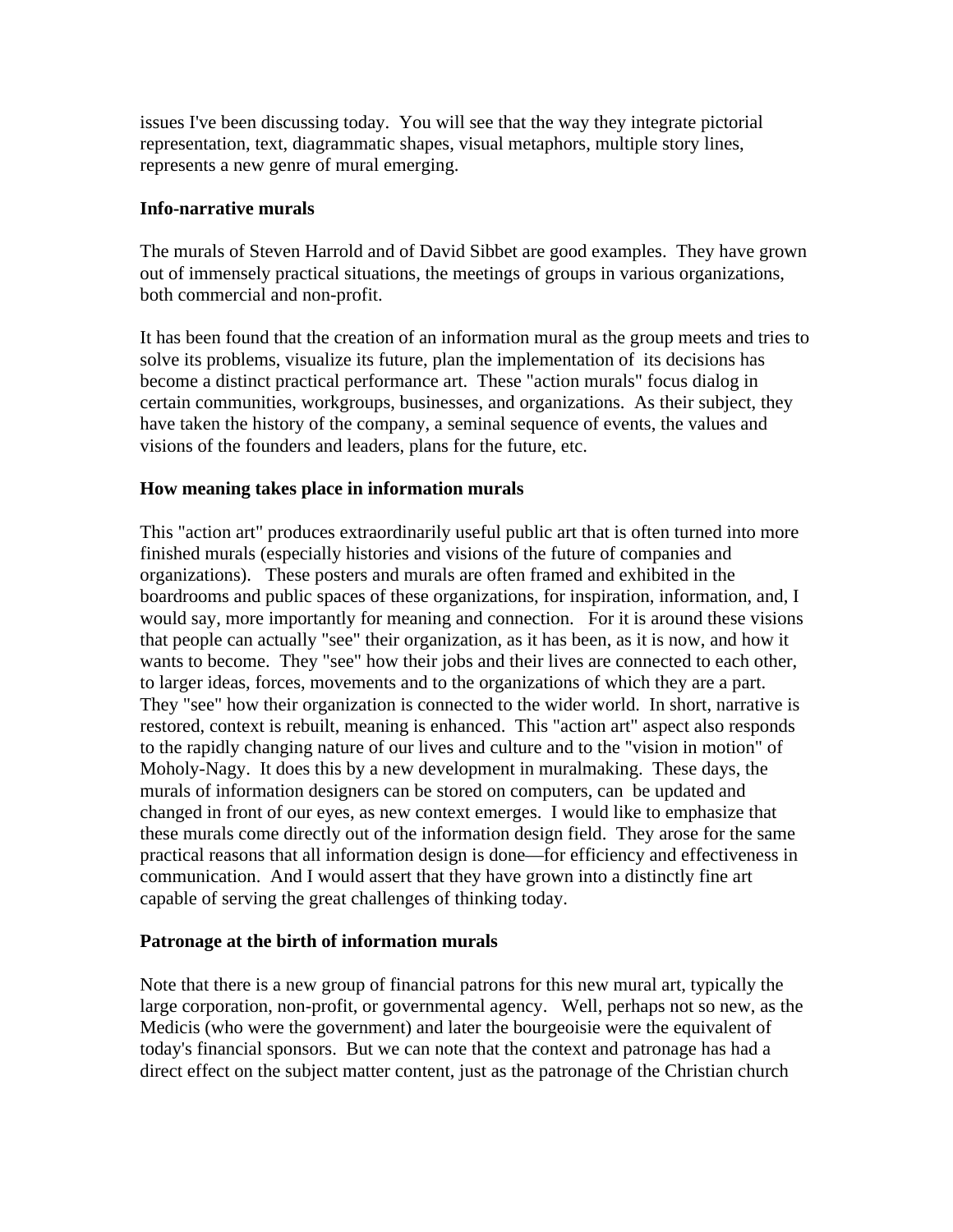and the Renaissance political leaders had major effects on the content of Michelangelo and da Vinci.

# **A terminology question**

I have called these "information murals." But that term is perhaps not robust enough for the job it is called on to designate. As I have noted, there is great narrative in them. And narrative is the intention to interpret and express at the emotional and conceptual level. Perhaps they should be called "info-narrative murals." Perhaps they should be called "context murals" or "meaning murals" or "narrative context maps." But one should be cautious in putting to heavy a burden upon the adoption of any single defining name. So, perhaps "information mural" is the best term. Maybe as this movement proceeds, we simply call them murals.

# **Argumentation maps as an example of information murals**

My own argumentation maps, which are a part of the InfoArcadia exhibit, show how the overall pattern is dictated by the new genre of diagraming I invented for this series. (Horn, 1998b)

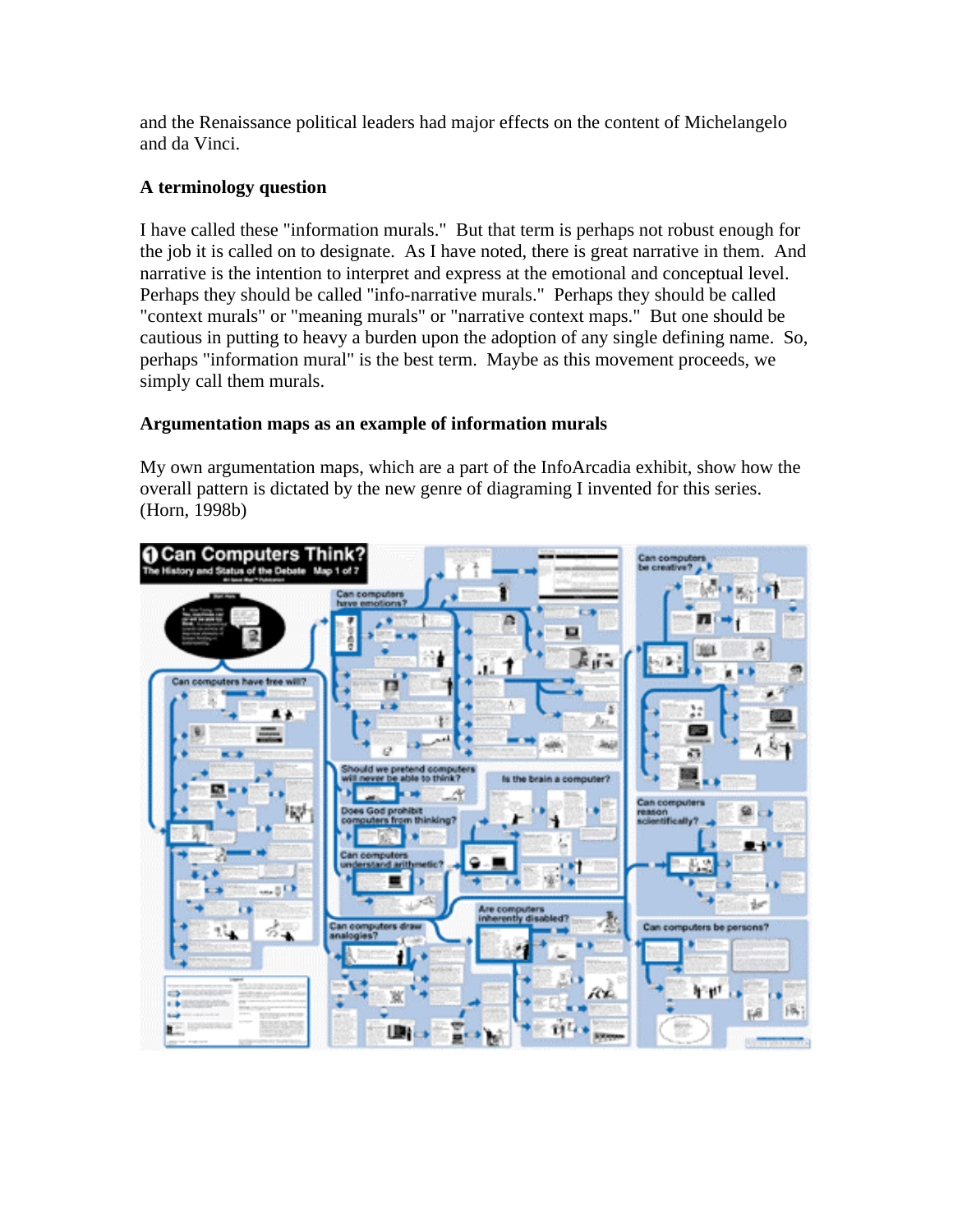This tree-like branching carefully separates the 800 major claims and rebuttals in the debate into 70 subarguments. The diagrammatic structure provides a strong visual framework. It is not arbitrary. It reflects the deep structure of the thinking framework that is being portrayed in these maps. The arguments are made up largely of text, although many examples are visual. Here, text is doing what text does best. No amount of drawing is going to covey the subtlety of the arguments that the text provides. And the visual framework is providing what visual elements do best. I have called this study of the best roles for words and visual elements --while working together--"functional semantics." (Horn, 1998a) The some 300 illustrations provide practical examples of the arguments, navigational signposts, and visual delight. The total is a different mix than traditional murals. And with the capability of computer generated graphics and large printers, the maps can be made to any size of mural.

# **The Turing argumentation maps and meaning**

What is the connection of these maps to my discussion of meaning? They illustrate how a contemporary conversation or interdisciplinary debate takes place around the world. They illustrate how the whole human community is trying to comprehend the effect of these new developments in computer and cognitive science on the question of human identity. The topic of these maps is directly relevant to who we are and who we will become as human beings — certainly one of our greatest challenges in meaning-making.

## **The evolution of information design murals**

Where are we in the evolution of all of this? We are in the midst of creating shared understandings about our world. The important future task of these muralists and those not yet working in this medium is to dig deeply into what are the needs of meaning in our time. It is probably not a task for a single person. It is probably a task for a group of thinkers from different specialties whose insights need to be integrated and expressed by the new information design muralists. Here information designers will lead in the team because they are skilled at sorting out levels of discourse and keeping them sorted out visually. Leadership must come out of the integration of art, design, logic, deep systematic, interdisciplinary study, and ethically committed information designers.

## **The future of meaning and murals**

To answer the demands of the creation of meaning in our time, I think that we must use all of our symbolic and artistic tools together. We need all of the devices of illustration, design and rhetoric to convey the richness and detail and complexity of our world. That is why visual information design art is such an important development. In this talk, we have looked particularly at information murals manifesting both as a performance art (graphic recording of meetings) and a studio art. The murals I have shown you -- current practice -- have not arrived at a full flourishing of what is possible. Partially, that is because the subject matter content -- with certain exceptions -- has been relatively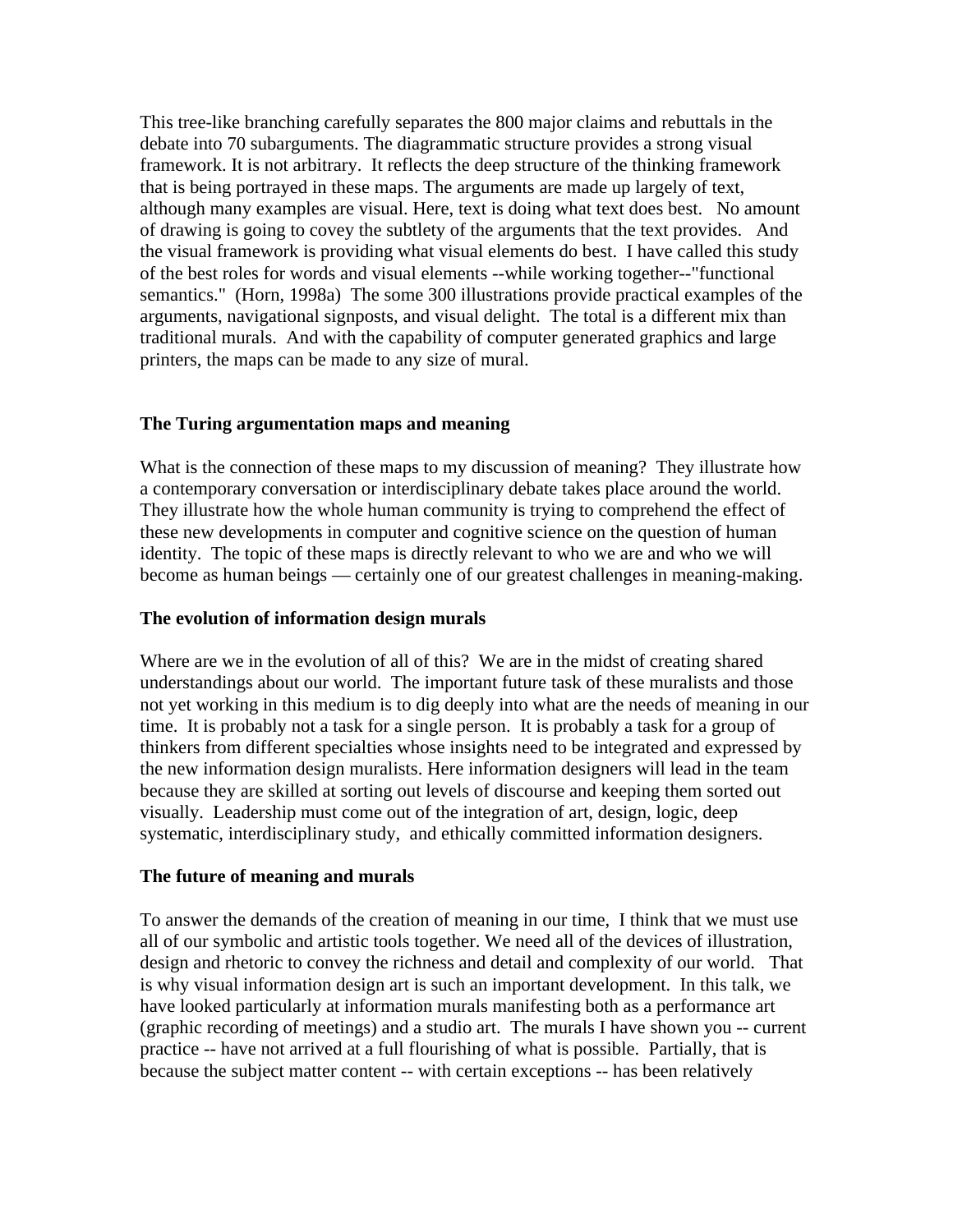narrow, confined to one workgroup or a single company. That, as I have noted, is a result of the current patrons of these information design muralists.

But soon we will see these muralists move beyond the contexts set for them by their current patrons, and take on the great questions and issues of our time and enrich our understandings and our appreciations of the great trends and dilemmas facing us today. We will begin to see commissions from patrons, public and private, begin to attract these muralists from their practical workgroup and company surroundings into the public sphere. We will see their work on the sides of buildings or at the entryways to public edifices.

# **Taking information design to the limits of understanding**

I believe that the vital creativity and especially the values at the center of information design art are providing the representational tools to make this all possible.

We have to meet the challenges of our world today. We must become the meaning makers. In the midst of our contemporary complexity and fragmented life, we search for synthesis, integralism, wholeness. I don't think we can ever achieve a final, perfect expression of these unities. We are always limited by our mental models. But out of our of our limited human capabilities we must extend our meanings to as wide a context as possible. I believe information design art -- especially in its expression as murals -- is beginning to do that in our time. We should not expect perfection or universality in this endeavor. But we can expect clearer portrayals of our problems and dilemmas and our solutions and visions. We can expect that information design artists, informed by their deep respect for ideas and systems, by their talent for narrative, and with their new esthetic of visual language integration of words and images will help us build more understandable models and meanings in the 21st century.

To close, I again appreciate the role that the InfoArcadia exhibit has played in focusing attention on these great challenges and the current state of the accomplishments of information design.

## **Acknowledgements**

I have benefited enormously from discussions about the topics in this speech with David Sibbet, Steve Harrold, Jim Channon, Bob Weber, Beth Susanne, and Laura Breedon, as well as many of my colleagues at the Meridian International Institute, especially Don Michael, Maureen O'Hara, Ruben Nelson, and Elsa Porter. I would also like to extend thanks to Terry Winograd of the Program on People, Computers, and Design of the Center for the Study of Language and Information at Stanford University for stimulating critique and support of my work. I also want to thank Yuri Englehardt for helping arrange this lecture and for many provocative discussions about information design.

# **References**